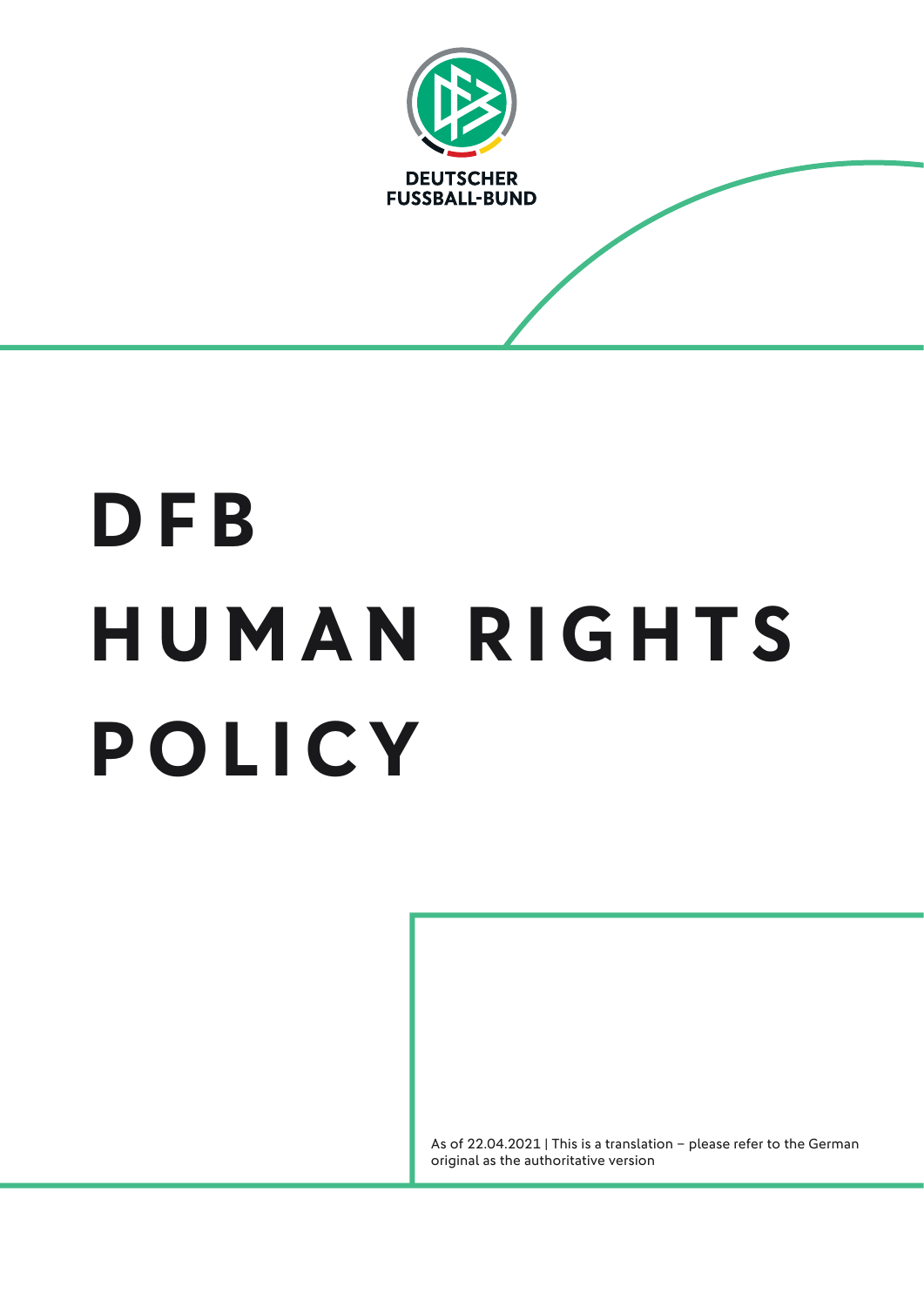

**HUMAN RIGHTS DUE DILIGENCE 2**

**ANNEX FIELDS OF ACTION AND IMPLEMENTATION**



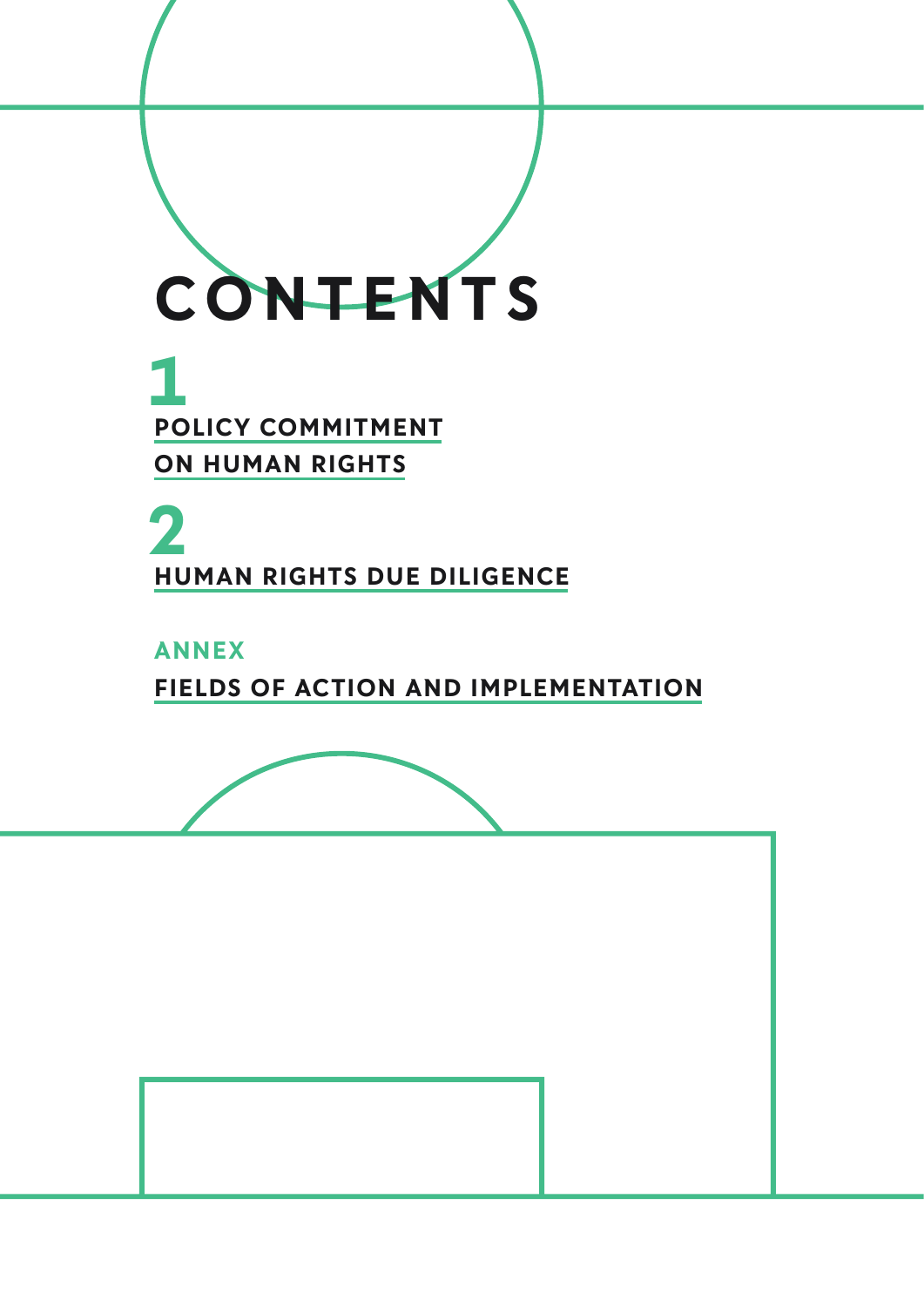# **P O L I C Y C O M M I T M E N T O N H U M A N RIGHTS**

With more than 7 million members, the German Football Association (DFB) is the largest single sports association in Germany. As a not-forprofit association committed to the common good, the DFB promotes top-level, amateur and recreational sport to a high degree. It consists of an unparalleled network of clubs and a culture of volunteerism that make the DFB an important part of social life and social participation. Football moves and affects millions: It brings about opportunities for diverse voluntary work as well as jobs, promotes cohesion in the communities, helps shape the development of our country and strengthens diversity, equality, honesty, fairness and integrity.

The DFB assumes the outstanding social, societal and sport policy responsibility that comes with its position. It aims to organise football in a sustainable and successful manner and use its diverse potential responsibly to maintain and strengthen the democratic foundations of a free society in order to support positive social change processes beyond the game. To this end, the DFB, together with its member organisations and the clubs, has established a large number of socio-political projects and initiatives in addition to the wide range of sporting and social activities in football. The DFB's value orientation is an integral part of its Statutes (Article 2 and Article 4) and regulations, its Code of Ethics and its other rules and policies. It thus provides the guidelines that are already actively lived out by the DFB today. The principles of sustainability in its three ecologic, economic and social dimensions are core principles for action in line with the UN Sustainable Development Goals.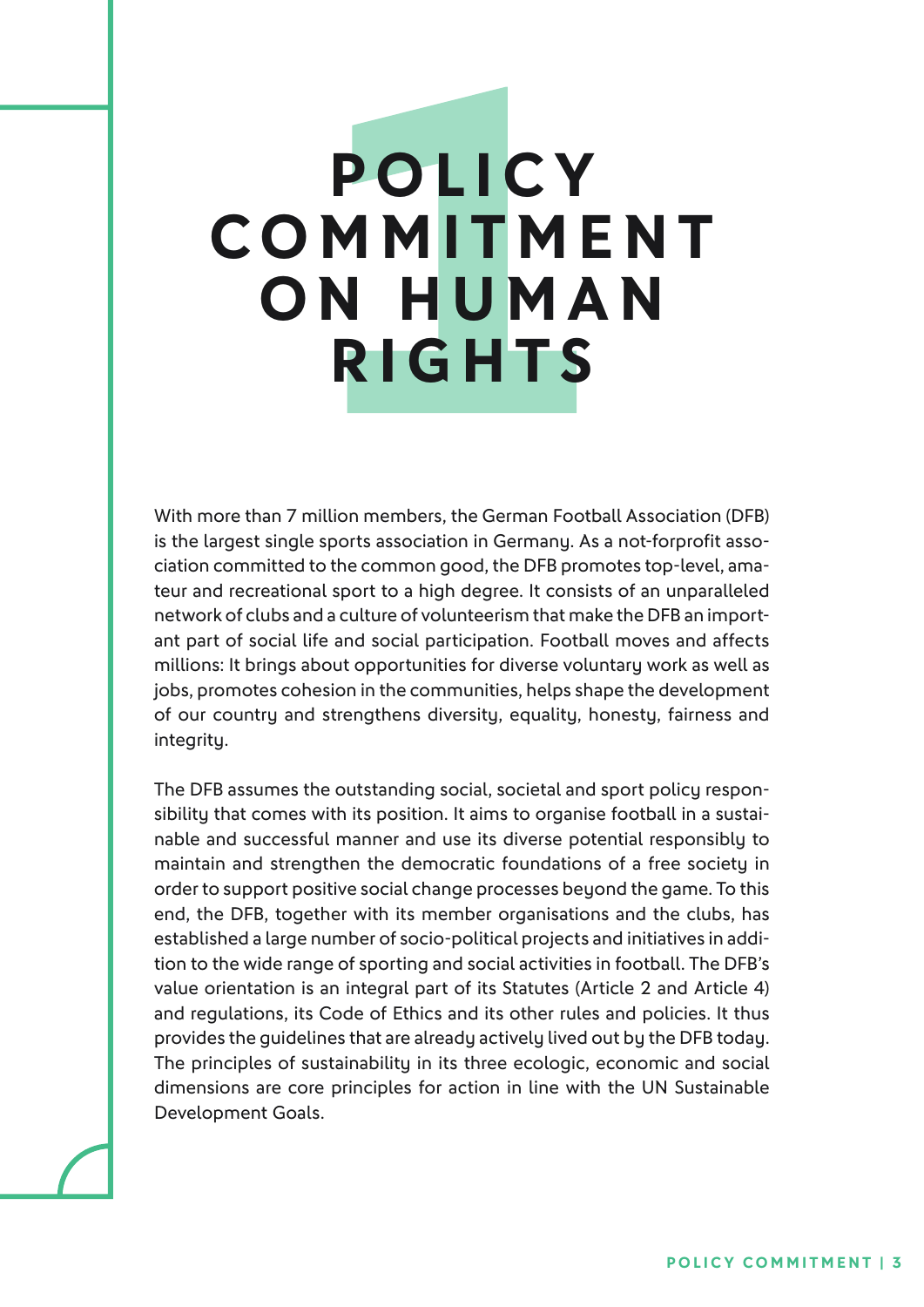In keeping with the above-mentioned principles, the DFB is committed to respecting all internationally recognised human rights in accordance with Article 2(2) of its Statutes. This Policy supplements the DFB's commitment to human rights and serves to implement it.

The DFB is committed to respecting human rights within the scope of its activities in fulfilling its human rights due diligence obligations in accordance with the UN Guiding Principles on Business and Human Rights (UN Guiding Principles; UNGP) and the National Action Plan on Business and Human Rights (NAP) of the German Federal Government. This also includes making use of its social influence. The DFB recognises the universality, indivisibility and inalienability of human rights. Particular consideration must be given inter alia to the rights contained in the International Bill of Human Rights (consisting of the Universal Declaration of Human Rights, the International Covenant on Civil and Political Rights and the International Covenant on Economic, Social and Cultural Rights) and the International Labour Organization (ILO) Declaration on Fundamental Principles and Rights at Work, including the eight ILO core labour standards (cf. Guiding Principle 12; NAP, p. 5).

The DFB resolutely opposes the violation of human rights, anti-constitutional and xenophobic endeavours as well as any form of violent, discriminatory or inhuman attitudes and behaviour. This also applies to any form of violence, regardless of whether it is physical or mental in nature. The DFB is particularly committed to protecting children and youth from sexualised violence and to safeguarding the rights of particularly vulnerable groups of people.

Respect for human rights is a common, organisation-wide task and responsibility of the DFB. Adopted at the highest level by the DFB Presidential Board, this Human Rights Policy applies to all DFB bodies, officials and fulltime employees as well as to all companies in which the DFB holds a majority of shares or voting rights. It also defines the DFB's expectations toward third parties in their activities linked to the DFB; this includes all competitions organised by or under the direction of the DFB. This Human Rights Policy shall serve DFB member organisations and their structures as a basis for introducing human rights due diligence in their respective activities and business areas.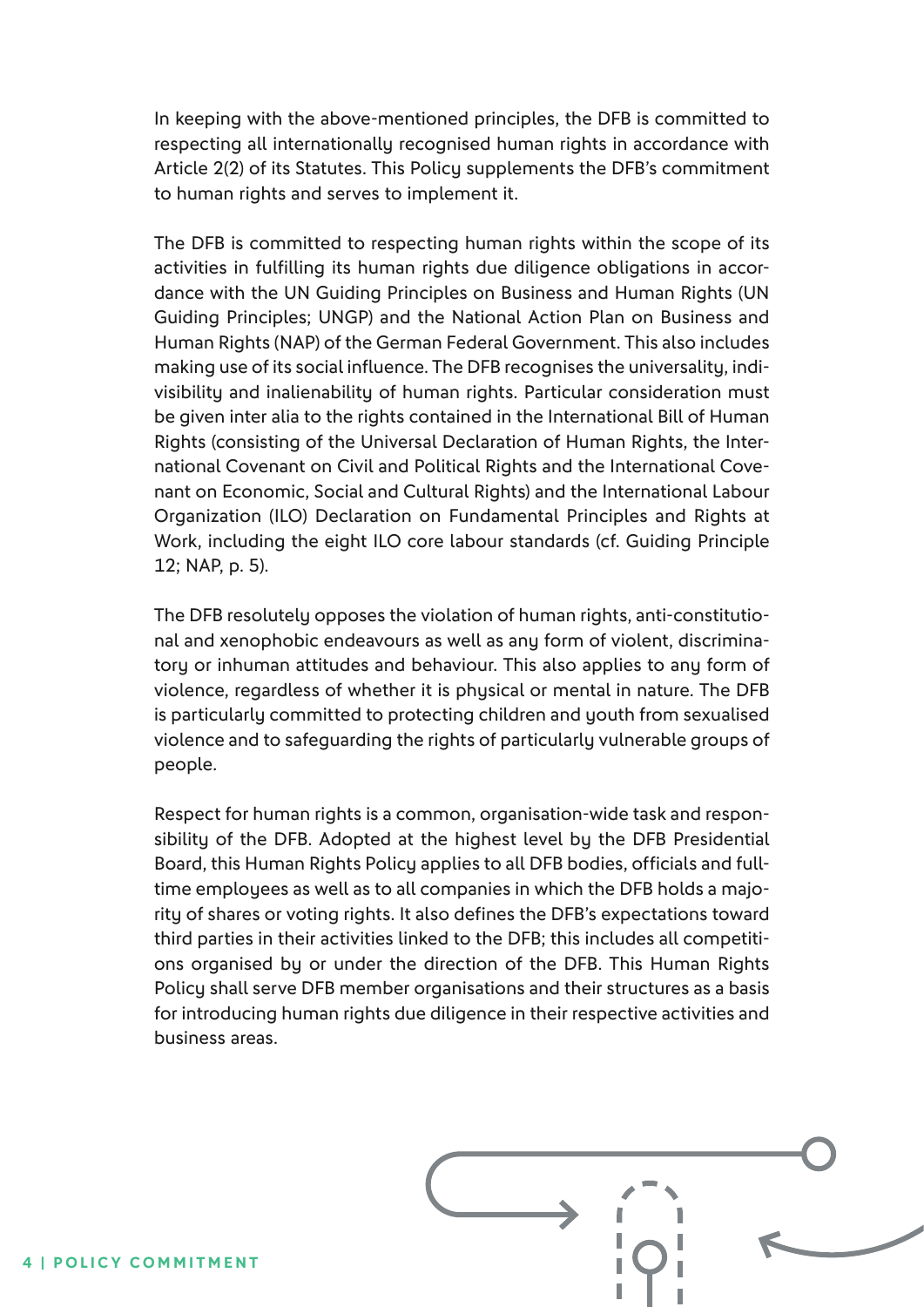# **H U M A N R I G H T S D U E DILIGENCE**

The following steps are decisive for carrying out the DFB's human rights due diligence in practice. They are based on the corporate responsibility to respect human rights set out in the UN Guiding Principles (UNGP) and the NAP, which has been transferred to the specific situation of the DFB, taking into account its scope of activities in organised sport:

# **2.1 IMPACT ON HUMAN RIGHTS**

In view of the complexity of its tasks and relationships, the DFB's activities can, in addition to many positive effects, also have adverse human rights impacts on various groups of people. The DFB as a principle aspires to avoid causing or contributing to adverse human rights impacts through its own actions. The DFB also endeavours to prevent or mitigate adverse human rights impacts that are directly linked to its activities, products or services by its business relationships, even if it has not itself contributed to these impacts (cf. Guiding Principle 13; NAP, p. 7f.).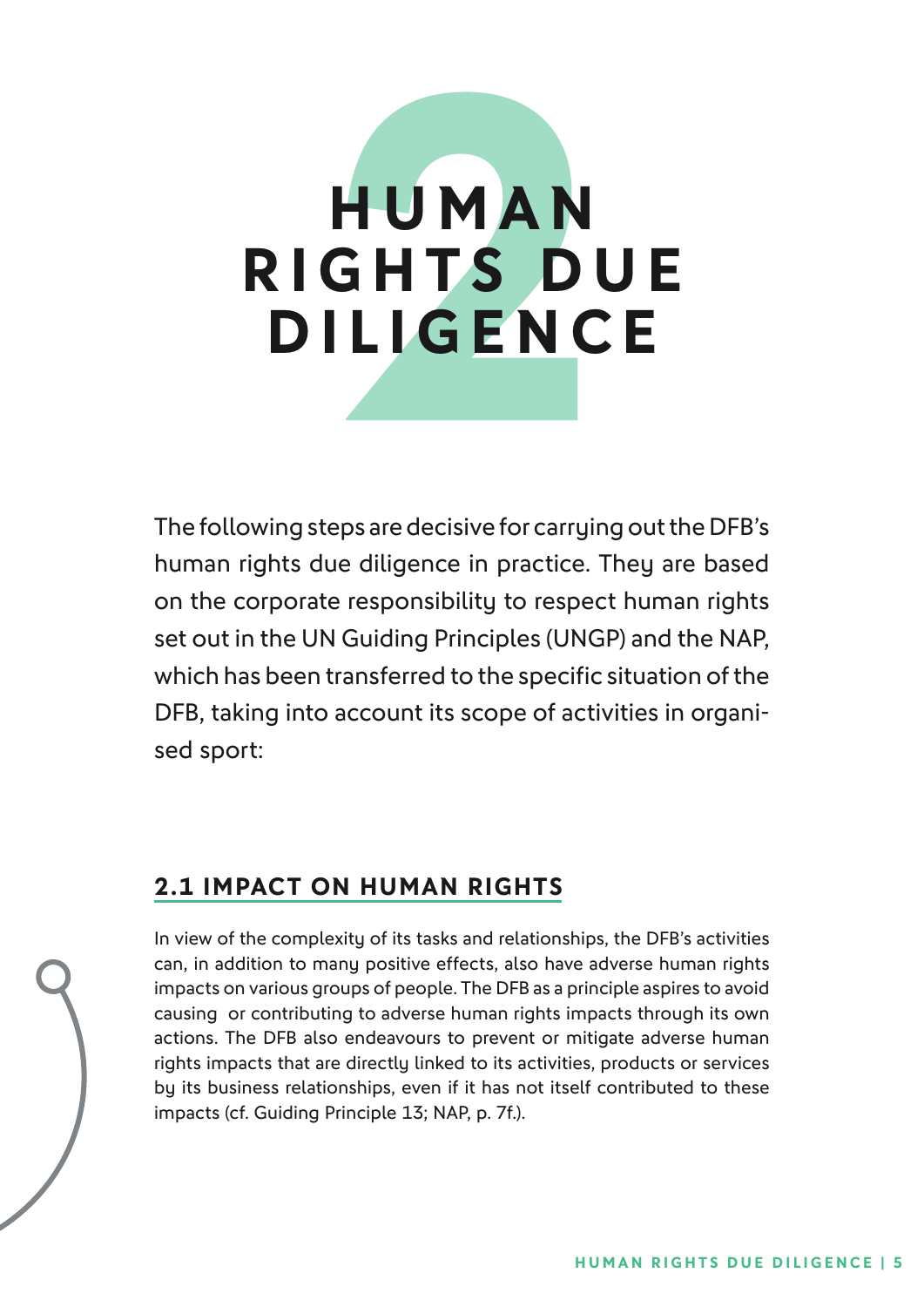Potential and actual adverse human rights impacts can occur in all areas of activity on and off the pitch, in the organisation of competitions or through inadequate working conditions for DFB staff or in DFB-related supply chains. Selected, overarching fields of action of the DFB that are relevant to human rights are presented in more detail in the annex entitled "Fields of Action and Implementation".

# **2.2 HUMAN RIGHTS RISK ANALYSIS**

The DFB regularly identifies and assesses potential and actual human rights risks for affected persons arising from or in connection with its activities ("human rights risk analysis"). In doing so, it takes into consideration both internal and external expertise. If the DFB determines that the risk of human rights impacts is particularly high for certain potentially affected groups, an in-depth assessment involving these groups may be necessary (cf. Guiding Principle 18; NAP, p. 8f.).

# **2.3 MEASURES FOR AVERTING RISKS**

On the basis of this human rights risk analysis, the DFB in its own capacity or in cooperation with partners takes measures to prevent or avoid contributing to potential and actual adverse impacts on the human rights of affected persons within the scope of its activities and to adequately counteract any adverse impacts that may have occurred.

Corresponding measures could include training measures for certain employees, the provision of information to third parties, cooperation with other stakeholders in sport, etc. The DFB's existing commitment – for example with regard to the participation of persons with disabilities, the power of integration, the promotion of fair play and a diverse fan culture or measures to prevent violence and to achieve equality, including within the framework of the DFB Master Plan for Amateur Football – is an important basis for this (cf. Guiding Principle 19; NAP, p. 9).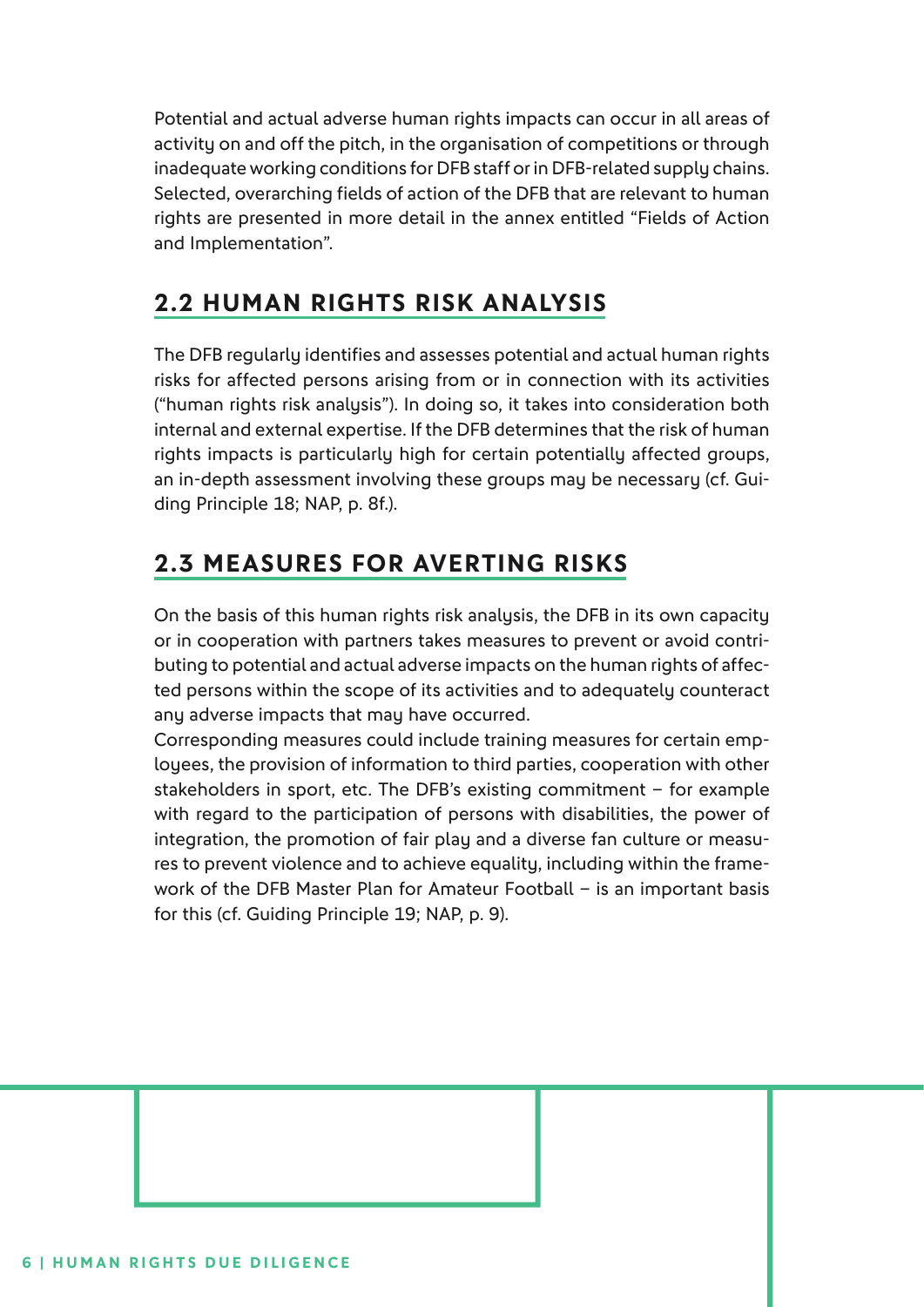# **2.4 INFLUENCE ON THIRD PARTIES**

In order to mitigate or avoid adverse impacts on the human rights of affected persons, the DFB exerts its influence in relation to potentially and actually adverse impacts on human rights whenever its organisational form or business relationships permit. To this end, the DFB considers and uses appropriate options available to it in light of its association structure, its role in society and its business and contractual relationships. However, withdrawal from certain activities as a consequence of third-party behaviour should only be considered as a last step in exercising this influence (cf. Guiding Principle 19; NAP, p. 9).

# **2.5 COOPERATION, DIALOGUE AND EFFECTIVENESS TRACKING**

Cooperation and dialogue with internal and external stakeholders – first and foremost, the DFB's member organisations – is an integral and indispensable part of the DFB's human rights due diligence. The DFB will make use of existing partnerships and collaborations or establish new ones to support the implementation of this Policy.

This includes regular exchanges on issues relating to human rights with civil society organisations, potentially affected groups and individuals, their legal representatives, as well as with regional and national associations, clubs, players, representatives from politics, sport, media and business, fans, cities, etc. involved in the organisation of DFB competitions, as well as with DFB sponsors and business partners, service providers and suppliers. The corresponding cooperation and dialogue are intended to serve, inter alia, the effectiveness tracking and the further development of measures taken (cf. Guiding Principle 21; NAP, p. 7ff.).

## **2.6 EXISTING AND NEW STRUCTURES**

To carry out human rights due diligence, the DFB can build on proven structures and procedures. The DFB has important starting points for preventing and effectively handling adverse human rights impacts. With the Person of Trust to ensure compliance in voluntary work, the Ombudsperson for match-fixing, the DFB whistleblower system, the Ethics Committee and the jurisdiction of the DFB, key areas and structures are in place that can be built upon.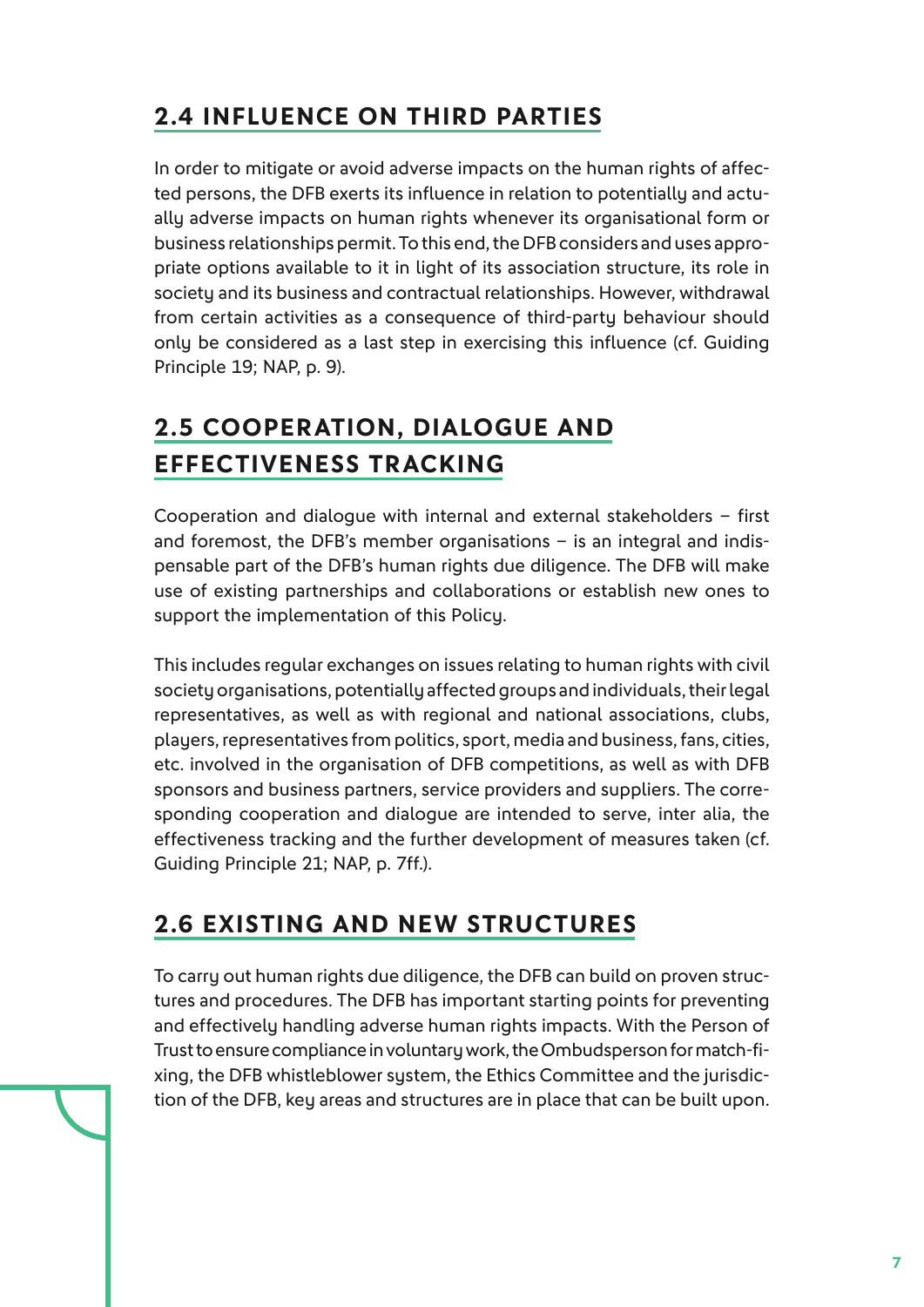The DFB will review and expand them and, if need be, introduce new structures and procedures to strengthen its human rights due diligence processes. The independent Ethics Committee, which already monitors compliance with the Code of Ethics, will take an important role in implementing this Human Rights Policy. The committee is particularly concerned with issues of fairness and integrity, which are also essential to respect human rights. In future, it will also advise the DFB Presidential Board on human rights issues as part of its statutory duties.

# **2.7 GRIEVANCE MECHANISM, REMEDY AND REDRESS**

The DFB is aware that, despite its human rights due diligence, human rights infringements may still occur in connection with its activities. The DFB, therefore, aims to enable access to an effective grievance mechanism and, in the event of actual adverse human rights impacts caused by its business activities, access to remedy and redress for those affected. To this end, it is planned to create an effective human rights complaints management system or, alternatively, to take active part in an external procedure. As a perspective, this shall be made publicly accessible. The possibility of anonymous complaints shall be considered as a part of this. The appropriate procedures and approaches for establishing such a mechanism shall be scrutinised with the involvement of internal and external expertise.

In the event of the occurrence of adverse human rights impacts, which the DFB did not cause or contribute to, but which are directly linked to its business activities due to a business relationship, the DFB endeavours to support in an appropriate manner those affected in seeking remediation (cf. Guiding Principle 22; NAP, p. 9f.).

# **2.8 DISSEMINATION, CONSIDERATION AND RESPONSIBILITIES**

The DFB actively communicates its Human Rights Policy both internally and externally. The DFB ensures that it is observed by its full-time staff. Operationally, the DFB General Secretary is responsible for implementing the DFB's human rights due diligence in the main office. In doing so, he/ she takes into consideration the structures referred to under section 2.6.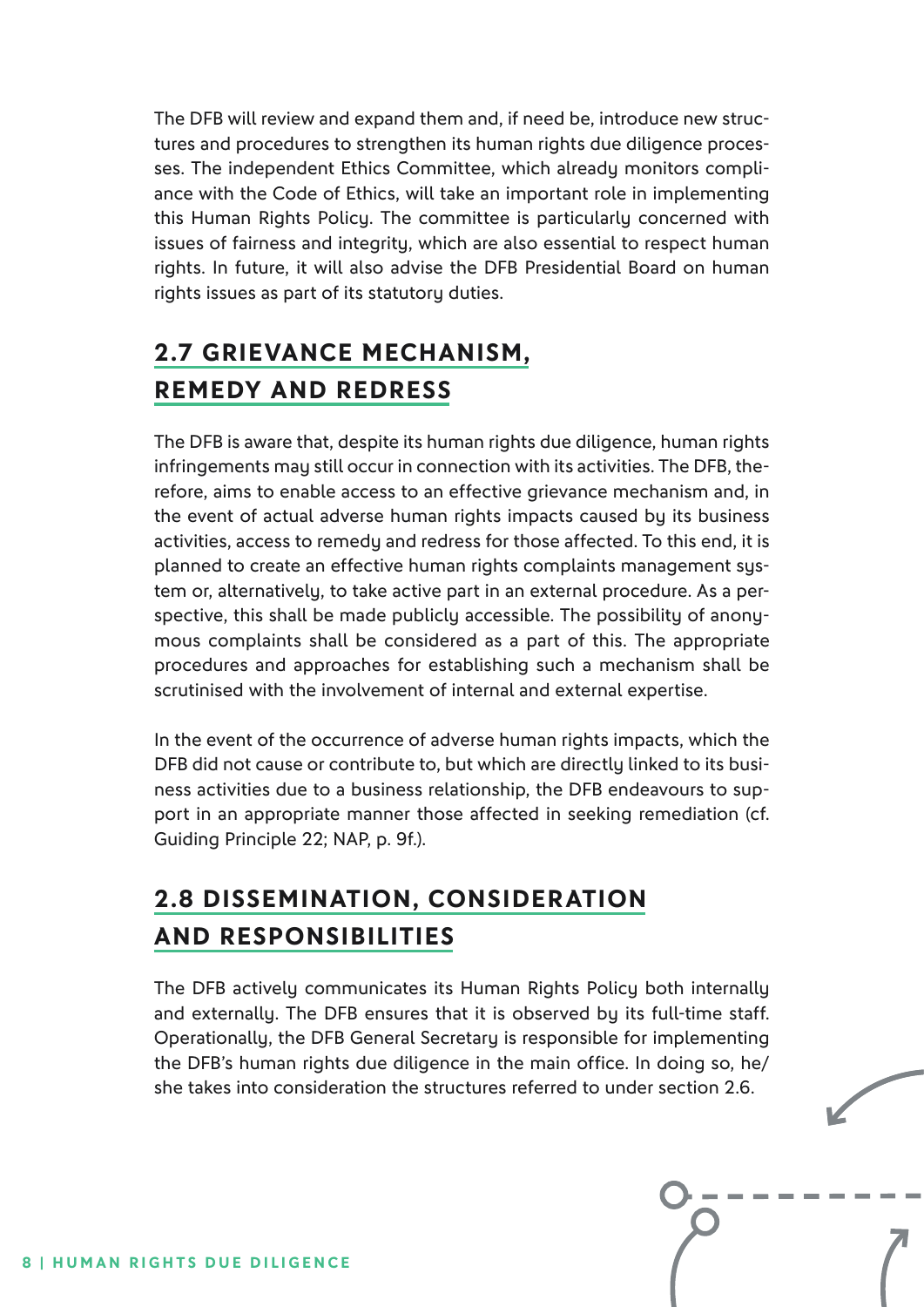The DFB is also committed to ensuring that its member organisations, business and contractual partners carry out human rights due diligence in their DFB-related activities, including in their value and supply chains.

In view of the fundamental contribution to football in Germany made by thousands of volunteers every day, the DFB is particularly committed to raising awareness of the principles contained in this Policy among its volunteers at all levels.

## **2.9 INTERNATIONAL LEVEL**

The DFB will also represent the principles laid down in this Human Rights Policy at international level and, through its membership in the relevant bodies of UEFA and FIFA, will use its influence to ensure that the principles of human rights due diligence are taken into account. In the spirit of the coherent and continuous development of human rights due diligence in sport, the DFB will follow relevant national and international developments and examine their relevance for its own actions.

With this Human Rights Policy, the DFB shares and supports the fundamental principles and expectations enshrined in FIFA's Human Rights Policy.

# **2.10 REPORTING AND FURTHER DEVELOPMENT**

As part of its sustainability reporting, the DFB will regularly report publicly on its commitment to human rights and the progress made in carrying out its human rights due diligence. It will take part in international and national dialogues on human rights in sport, in particular with the aim of sharing experiences, exchanging about learning processes and in order to further develop its own approach to human rights due diligence.

The DFB will conduct regular reviews of its human rights due diligence and continuously develop the content of its human rights approach in line with developments in its field of activity, taking into account internal and external expertise.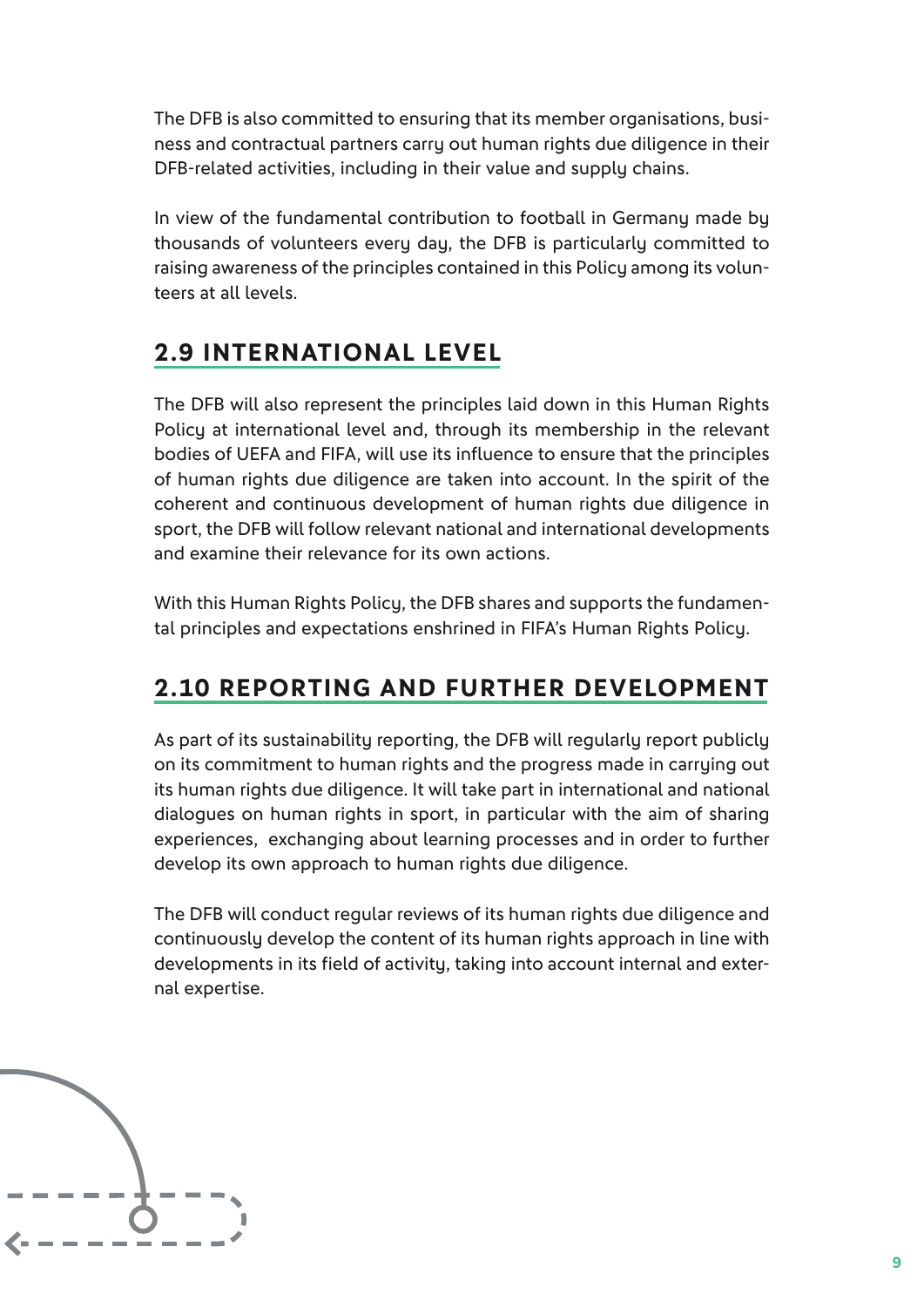# **ANNEX: FIELDS OF ACTION A N D IMPLEMENTATION**

Building on the DFB's central socio-political thematic areas, as part of an initial analysis, the DFB's activities were reviewed in terms of their human rights relevance. The following overarching fields of action identified in the process are to be understood as examples of areas in which an infringement of human rights of various groups of people can occur in connection with DFB activities.

In the future, the DFB will take into account the results of its human rights risk analyses and effectiveness tracking to identify fields of action and implementation and to contribute to mitigating and avoiding identified human rights risks by taking appropriate measures.

# **COMMITMENT AGAINST DISCRIMINATION AND RACISM – FOR RESPECT AND DIVERSITY**

The DFB stands for football that is open to all. It regards diversity as a strength and participation as an opportunity that enriches society and organised football. It is committed to protecting all those involved in football from discrimination and actively opposes discrimination and racism.

The DFB aims to create and maintain a discrimination-free environment within the organisation and in all its activities. At its own events, it shall take action against any form of discrimination in line with the DFB Statutes and its Code of Ethics, as well as Article 4 of FIFA's Statutes and paragraph 5 of FIFA's Human Rights Policy. Accordingly, any discrimination, harassment or insult of any country, individual or group of individuals on the grounds of sex, ethnic, national or social origin, colour, religion, age, disability, lan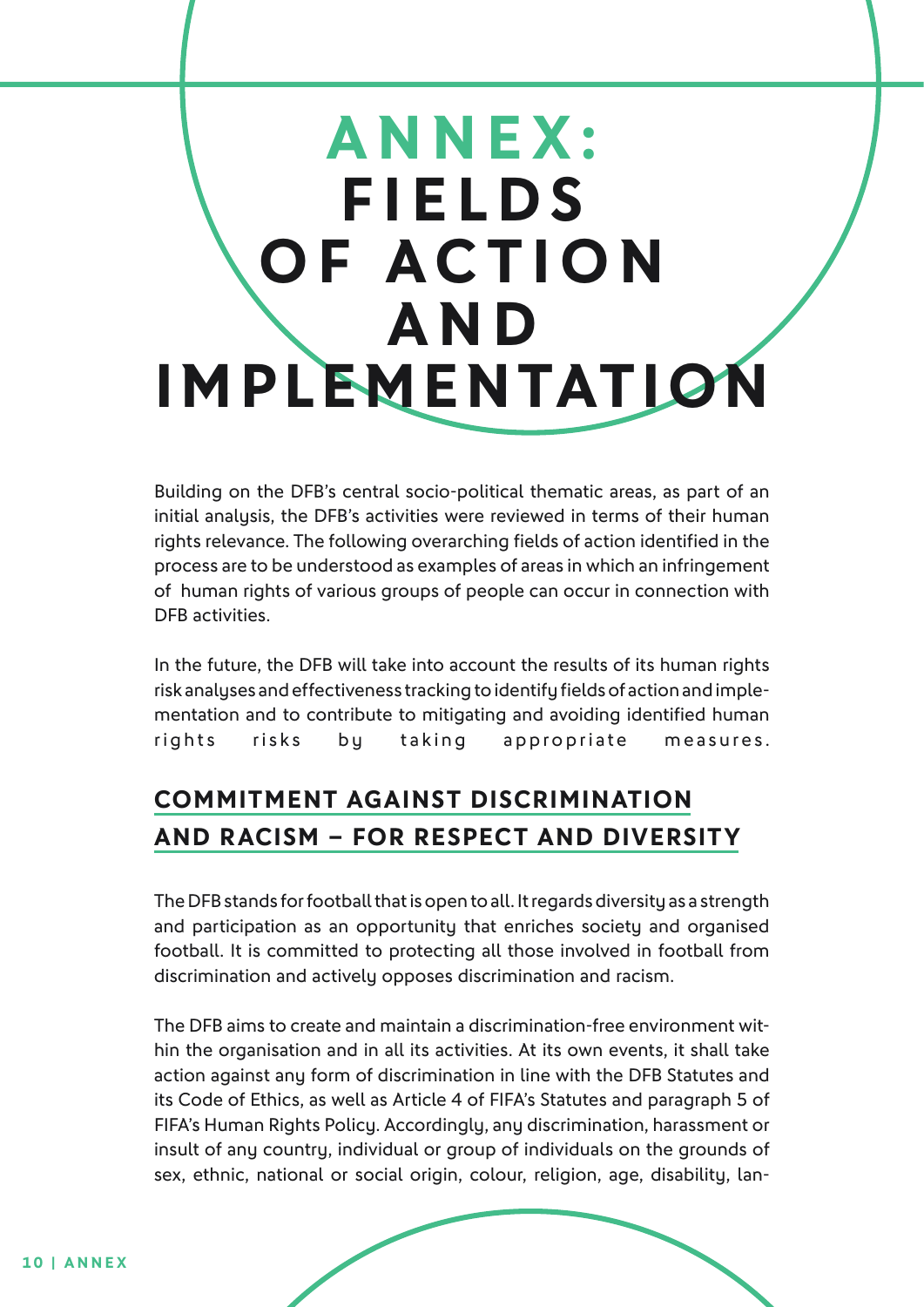guage, political or other opinion, property, birth or other status, gender identity or sexual orientation or any other ground is prohibited. The DFB also takes appropriate measures to prevent all forms of harassment, including sexual harassment.

The DFB attaches particular importance to the equal participation of all population groups – not only in the game but also in all areas and functions of sport. In an effort to ensure this, the DFB is developing programmes to promote girls and women, as well as female coaches and referees, in an attempt to make them more publicly visible – on the pitch, as leaders, and in administrative functions. By doing so, the DFB can strengthen its position in society and secure its base of voluntary and full-time staff in the long term.

Together with its member organisations, the DFB develops framework conditions for training and match operations, carries out education and awareness work, and uses its influence in society through active communication against discrimination.

# **COMMITMENT AGAINST VIOLENCE AND HEALTH RISKS – FOR FAIR AND HEALTHY FOOTBALL**

Organised football makes an important contribution to improving health in Germany by offering low-cost physical activity programmes throughout the country. The DFB determinedly counters possible risks to health – in the sense of the World Health Organisation's definition of physical, mental and social well-being – by taking and offering appropriate measures.

### **VIOLENCE IN AMATEUR FOOTBALL**

Violence on and off the football pitch – sometimes even at lower youth level matches – poses particular challenges for the DFB and its member associations. This includes both physical and psychological violence, such as discrimination and insults. The DFB develops programmes for preventing violence as well as promoting conflict resolution skills, promotes mutual respect, and ensures the protection of referees in particular. The DFB prevents health hazards in match operations by means of appropriate training for coaches and other persons in charge as well as through educational and public relations work.

### **RISK TO CHILDREN'S WELL-BEING**

The well-being of children and youth in organised football is a particular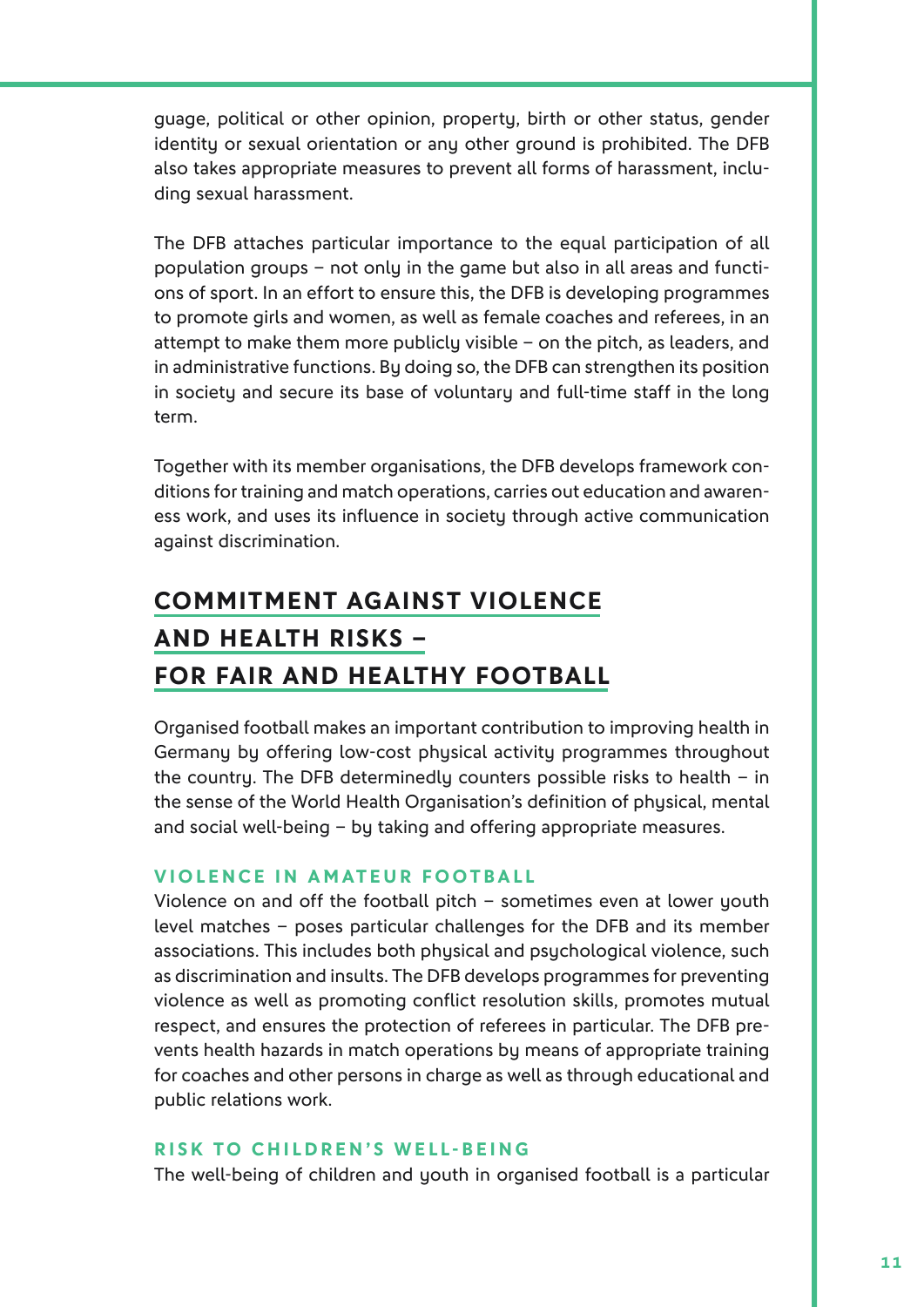focus of the DFB. In order to perceive, recognise and avoid threats to the children's well-being, information and training formats that are tailored to the target groups are implemented. Moreover, framework conditions and structures are created in coordination with the member organisations. They are intended, in particular, to prevent the risk of physical, psychological and sexualised violence against children and youth. Intervention guidelines and external contact persons serve as a basis to handle cases correctly.

### **PREVENTING AND RECOGNISING INJURIES AND ILLNESSES**

Every sport involves a certain risk of injury. Together with experts, the DFB is taking measures to reduce the risk and to recognise and deal with injuries and illnesses in an appropriate manner. This includes taking into consideration mental illnesses such as depression.

### **RECOGNISING AND COMBATING THE DANGERS OF ADDICTION**

The DFB actively promotes addiction prevention for children, adolescents and adults and encourages age-appropriate and developmentally appropriate coping strategies. The training measures include the areas of alcohol addiction, drug abuse (e.g. painkillers) and gambling addiction.

#### **SAFETY AT EVENTS**

The DFB takes all possible measures to protect persons participating in DFB events. The DFB endeavours to use its influence with all the responsible bodies to ensure that all employees who provide security services at DFB events, including employees of private security companies, are trained to perform their duties in line with international security and human rights standards

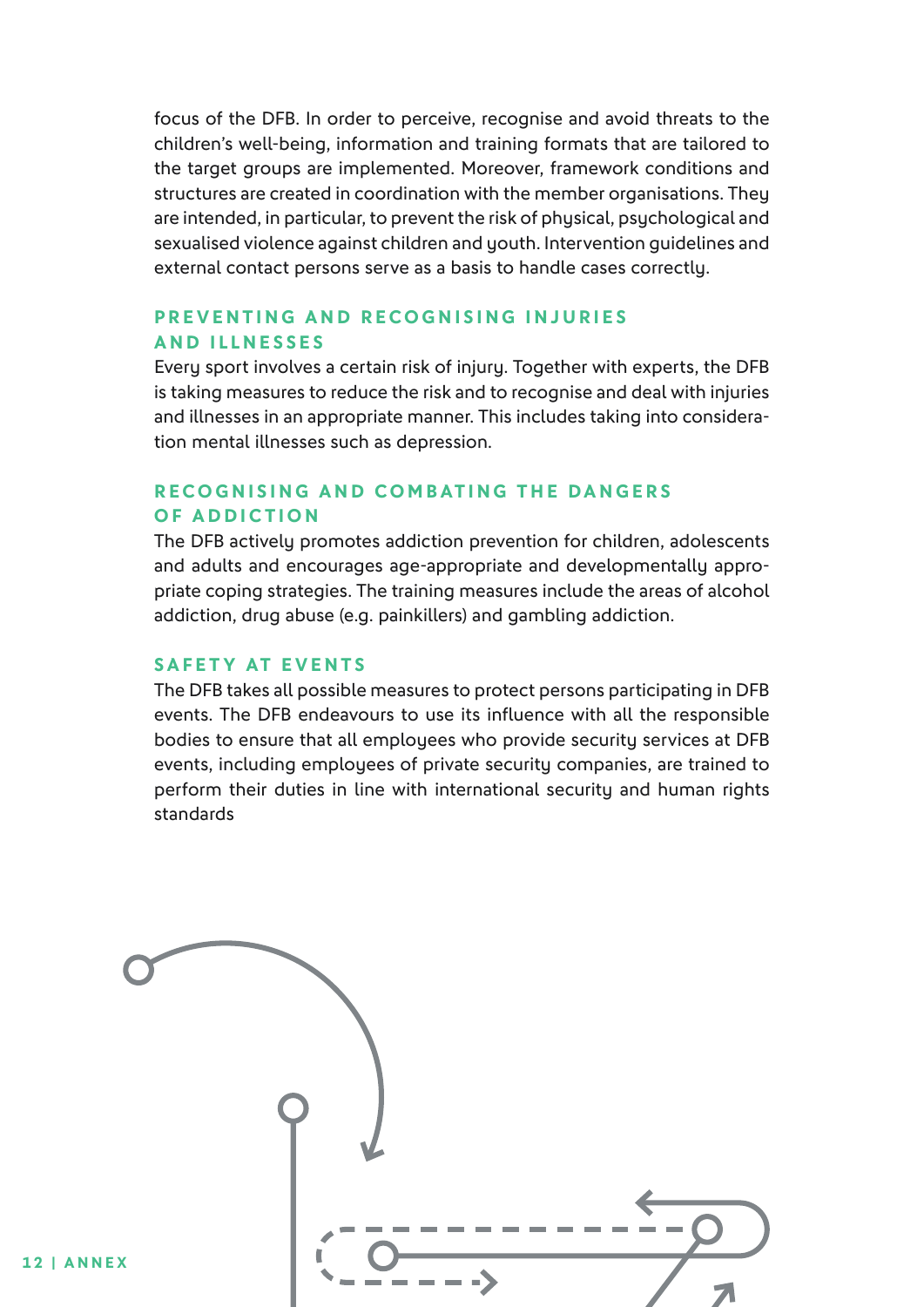# **INTEGRITY – IN SPORTING COMPETITION AND BUSINESS PRACTICE**

Fair competition with clear rules of the game is the basis for the appeal of the game of football. The DFB is passionately committed to a clean sport and against match-fixing and doping. Together with experts, it carries out prevention work and develops effective intervention measures. Doping cases and violations of the ban on betting and manipulation are consistently dealt with by the sports courts.

The DFB respects the applicable laws and regulations and complies with its Statutes and regulations as well as all other internal rules and policies. It resolutely rejects any form of corruption and unfair business practices. When selecting its partners from the business community, the DFB gives priority to reliability and responsible conduct. The DFB is committed to its social and societal responsibility, including in its business activities. It expects its partners to act accordingly and to demand the same from their suppliers and subcontractors.

## **UPHOLDING SOCIAL AND LABOUR STANDARDS**

The DFB aims to comply with and promote the highest international labour standards. This includes, in particular, the principles laid down in the eight main conventions of the International Labour Organisation (ILO core labour standards). With regard to its own employees, it adheres to the relevant requirements and procedures and works to ensure that labour standards are also observed by third parties in their activities affecting the DFB.

In view of the high proportion and importance of voluntary work in German football, the special protection of volunteers and their vibrant expression of civic commitment is one of the DFB's special duties.

In consideration of its competences, the DFB is committed to ensuring that human rights of professional football players are respected.